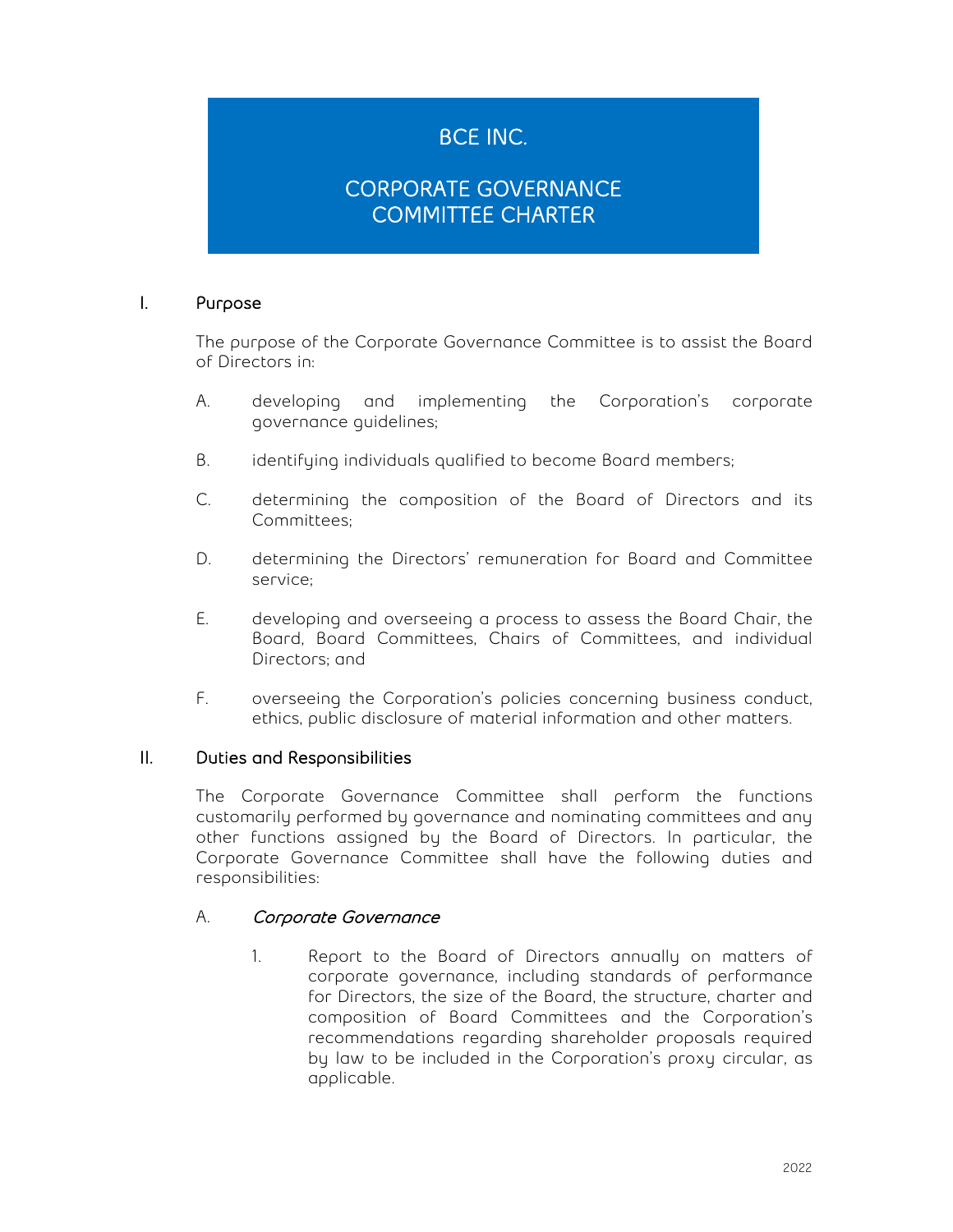- 2. Develop and recommend to the Board of Directors a Board of Directors charter and a Statement of Governance Guidelines
	- and Principles, as well as the disclosure of the Corporation's governance guidelines and principles in the Corporation's public disclosure documents, in accordance with applicable laws and regulations, and review such guidelines and principles periodically but not less than annually, and recommend changes as deemed necessary.
- 3. Conduct an annual review of the changes to the Corporation's disclosure regarding Environment, Social and Governance (ESG) matters and be responsible for oversight of the Corporation's ESG strategy.
- 4. Conduct quarterly reviews of related party transactions.

## B. Directors

- 1. Identify, consider and recommend for approval by the Board of Directors candidates qualified to become new Directors and the nominees for election at the next annual meeting of shareholders.
- 2. Develop and recommend to the Board of Directors appropriate qualifications/criteria for the selection of Board of Directors members, including criteria for determining director independence.
- 3. Conduct an annual review of the Directors' remuneration for Board and Committee service in relation to current norms, and recommend any change for Board of Directors' approval.
- 4. Assist in the orientation of newly elected/appointed Directors, including in becoming acquainted with the Corporation and its governance process, and encourage continuing education opportunities for all members of the Board of Directors.

### C. Policies

- 1. Oversee the charitable contributions of the Corporation.
- 2. Review, report, and where appropriate, provide recommendations to the Board of Directors on the Corporation's Disclosure Policy, Code of Business Conduct, and other related policies and guidelines, and recommend changes as deemed appropriate.
- 3. Assist the Board of Directors, as required, in interpreting and applying the Corporation's Disclosure Policy, the Code of Business Conduct, and other related policies and guidelines.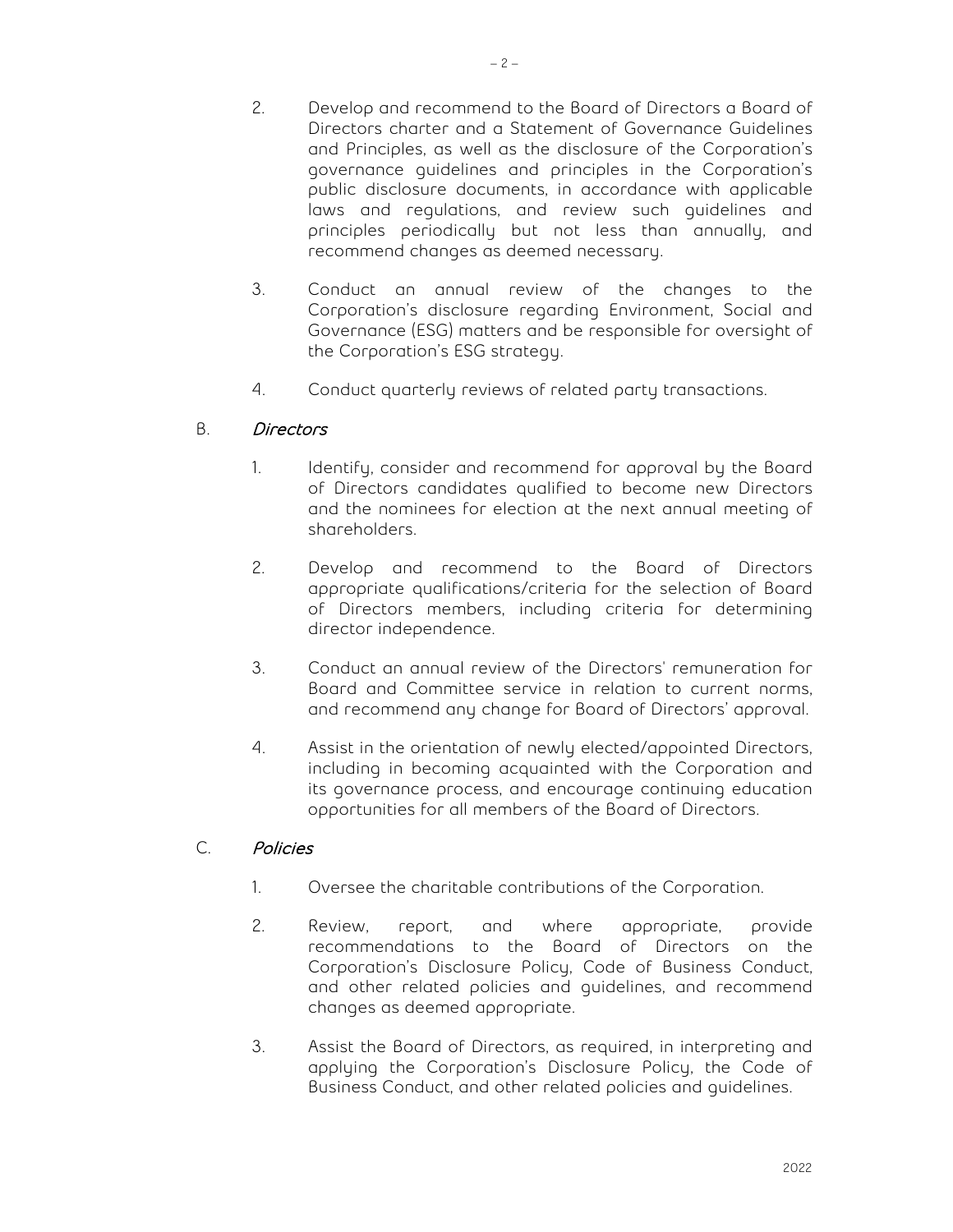## D. Risk Oversight

1. Review, monitor and, where appropriate, provide recommendations to the Board of Directors on the Corporation's exposure to risks related to governance, ethics and the Corporation's material legal obligation risks under the responsibility of the Corporate Governance Committee.

### III. Evaluation of the Board of Directors, the Corporate Governance Committee and other Committees of the Board of Directors and Report to the Board of **Directors**

- A. The Corporate Governance Committee shall, on an annual basis:
	- 1. Develop and oversee a process to allow each director to assess the effectiveness and performance of (i) the Board of Directors and its Chair; (ii) the Committees of the Board of Directors and their respective Chairs, and (iii) themselves as a member of the Board of Directors; and review with the Board of Directors the results of such assessments;
	- 2. Evaluate, review and report to the Board of Directors on the performance of the Corporate Governance Committee; and
	- 3. Review and discuss with each of the Committees of the Board of Directors the appropriateness of the charter adopted by each such Committee, and as deemed appropriate recommend changes to the Board of Directors.
- B. The Corporate Governance Committee shall report to the Board of Directors periodically on the Corporate Governance Committee's activities.

## IV. Outside Advisors

The Corporate Governance Committee shall have the authority to engage outside counsel and other outside advisors as it deems appropriate to assist the Corporate Governance Committee in the performance of its functions. The Corporation shall provide appropriate funding for such advisors as determined by the Corporate Governance Committee. The Corporate Governance Committee shall have the authority to approve any engagement of outside counsel and other outside advisors by an individual Board member.

## V. Membership

The Corporate Governance Committee shall consist of such number of directors, in no event to be less than three, as the Board of Directors may from time to time by resolution determine. Each member of the Corporate Governance Committee shall be independent of the Corporation as determined by the Board of Directors, in accordance with applicable laws, rules and regulations.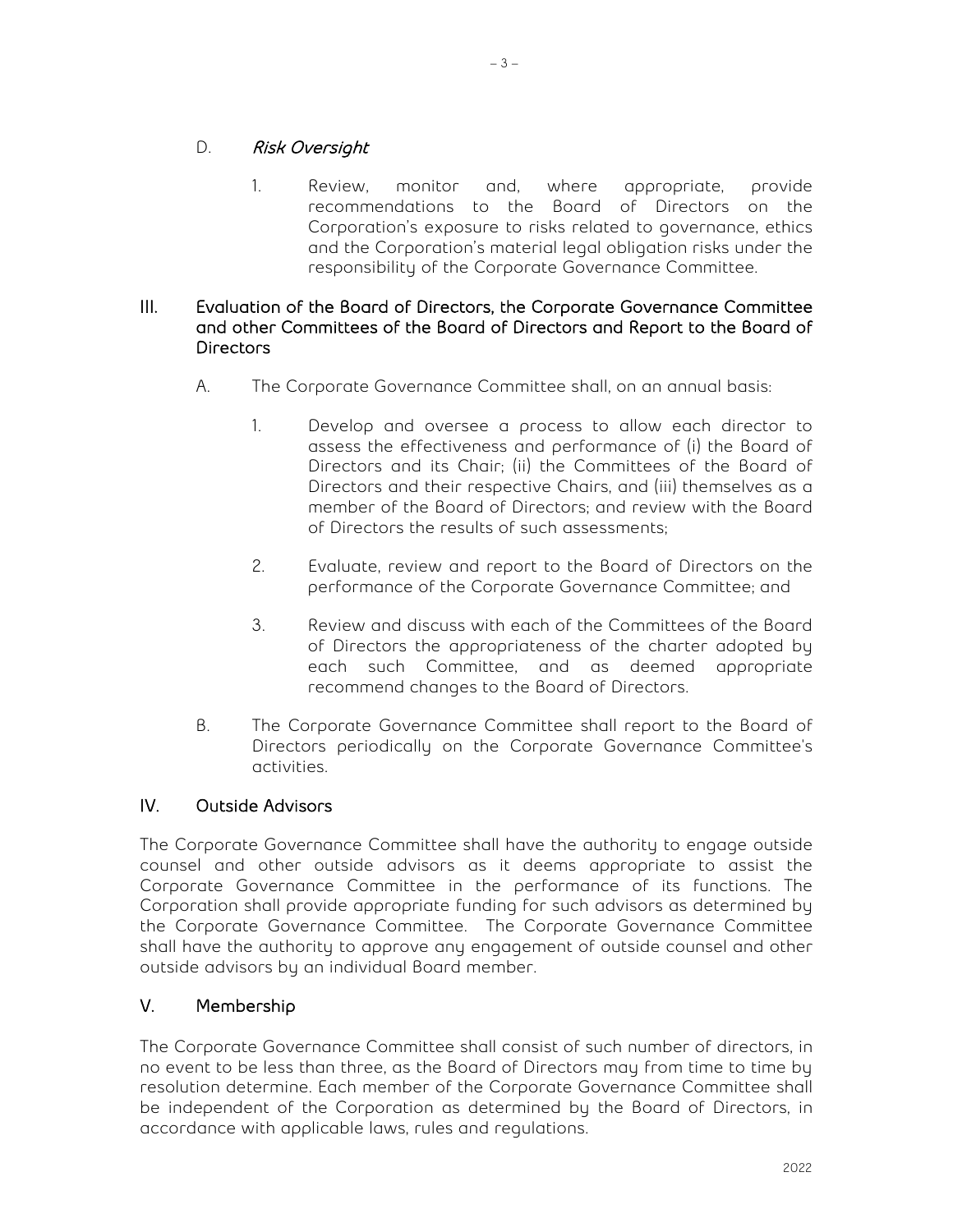#### VI. Corporate Governance Committee Chair

The Chair of the Corporate Governance Committee shall be appointed by the Board of Directors. The Chair of the Corporate Governance Committee leads the Corporate Governance Committee in all aspects of its work and is responsible to effectively manage the affairs of the Corporate Governance Committee and ensure that it is properly organized and functions efficiently. More specifically, the Chair of the Corporate Governance Committee shall:

- A. Provide leadership to enable the Corporate Governance Committee to act effectively in carrying out its duties and responsibilities as described elsewhere in this charter and as otherwise may be appropriate;
- B. In consultation with the Board Chair and the Chief Executive Officer, ensure that there is an effective relationship between management and the members of the Corporate Governance Committee;
- C. Chair meetings of the Corporate Governance Committee;
- D. In consultation with the Chief Executive Officer, the Corporate Secretary's Office and the Board Chair, determine the frequency, dates and locations of meetings of the Corporate Governance Committee;
- E. In consultation with the Chief Executive Officer, the Corporate Secretary's Office and, as required, other Officers, review the annual work plan and the meeting agendas to ensure all required business is brought before the Corporate Governance Committee to enable it to efficiently carry out its duties and responsibilities;
- F. Ensure, in consultation with the Board Chair, that all items requiring the Corporate Governance Committee's approval are appropriately tabled;
- G. Ensure the proper flow of information to the Corporate Governance Committee and review, with the Chief Executive Officer, the Corporate Secretary's Office and, as required, other Officers, the adequacy and timing of materials in support of management's proposals;
- H. Report to the Board of Directors on the matters reviewed by, and on any decisions or recommendations of, the Corporate Governance Committee at the next meeting of the Board of Directors following any meeting of the Corporate Governance Committee; and
- I. Carry out any special assignments or any functions as requested by the Board of Directors.